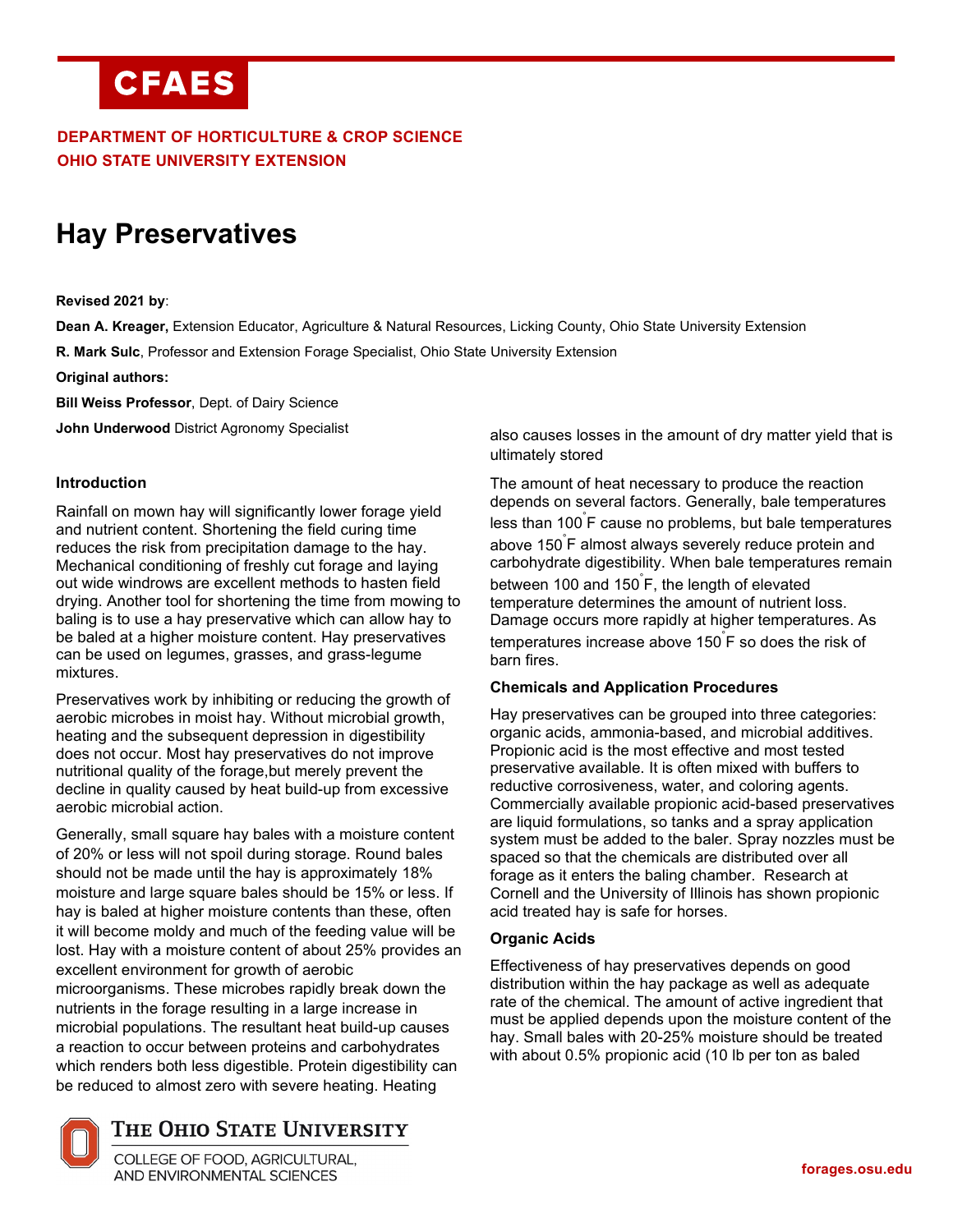basis). Application rate should be increased to 1% for hay with 25-30% moisture (20 lb per ton as baled basis). Most propionic acid-based preservatives are effective at inhibiting bacterial growth in hay up to 25% moisture, with variable effectiveness when hay is between 25 and 30% moisture. **No consistent response to any preservative has been observed with hay containing greater than about 30% moisture.** For adequate coverage, it is best to use a 50% solution and apply twice as much of the diluted acid so that the correct amount of active ingredient is applied. The main disadvantages of propionic acid are its corrosiveness and the cost of the equipment necessary to apply the liquid to hay. Newer buffered formulations have greatly reduced corrosion problems. Estimated cost of adding spraying equipment to a baler can start at \$1000 and go up based on on-board moisture sensors and options such as automatic adjustment of application rates based on current moisture readings.



Left picture is plumbing and pressure gauge for acid applicator into bale chamber. Right is a nozzle in the bale chamber.

# **Ammonia Based**

Ammonia is toxic to many microbes and can be a very effective preservative for moist hay (up to 30% moisture) when applied at 1% (dry matter basis). Lower quality straw, mature grass hay and corn stover can be ammoniated to 2-4% of the dry matter and be fed safely to ruminants. Higher quality forages such as alfalfa, immature grasses and cereal forages should only be treated with ammonia at the rate needed for preservation (1% of dry matter) because of the risk of toxicity to the animals consuming it.

The major disadvantage of using anhydrous ammonia as a preservative is that application is difficult. Devices have been made to inject anhydrous ammonia into large round bales. The recommended means of treating moist hay with anhydrous ammonia is to cover the bales with plastic and then inject the appropriate amount of ammonia. The ammonia may not become distributed uniformly throughout the moist hay; therefore, portions of the stack may spoil.

Urea can be converted to ammonia by bacteria normally found on the hay. Application of urea is much simpler than using anhydrous ammonia gas. Researchers have found that relatively large amounts of pelleted urea (5-7%, as baled weight basis) applied during baling can be an effective preservative for hay containing up to 30% moisture. Urea is only effective however if the hay is stored shortly after baling and covered tightly with plastic sheeting.

Applying the proper amount of ammonia is extremely important. Application rates below about 0.8% (dry matter basis) are much less effective than the 1% rate. **HIGH QUALITY HAY MUST NOT BE TREATED WITH MORE THAN 1% AMMONIA (DRY MATTER BASIS).** Applying more than 1% ammonia to high quality forages can result in the formation of an unknown toxic compound. Animals consuming ammoniated high-quality forage often exhibit hyperexcitability followed by death. The toxin is transferred into milk, so nursing calves and lambs also are susceptible to the toxin.

### **Microbial**

Many types of microbial products have been promoted for use as hay preservatives, but very little positive or consistent value has been demonstrated with these products in independent research trials.

# **Storage Considerations for Preservative Treated Hay**

Preservative treatment of hay does not reduce moisture content of the hay. Thus, hay baled with preservative that contains the higher moisture levels should not be mixed with field-cured hay that is lower in moisture, as the moisture will migrate from the wet preservative-treated bales to the drier bales and cause them to spoil.

Propionic acid-based products have been found to be the most effective, reliable, and practical for hay preservation. However, the preservative effect does not last indefinitely. A study looking at long-term storage of hay demonstrated that propionic acid-treated hay bales controlled dry matter losses during 4 weeks of storage but did not affect losses 20 weeks later compared with the untreated controls (Rotz et al., 1991). The propionic acid content in the hay will dissipate over time. Thus, it is important to feed preservative-treated hay in a timely manner. In general, the microbial products used as hay preservatives do no harm but have shown few benefits.

# **Advantages of Using Hay Preservatives**

- 1. Preservatives allow hay to be baled at a higher moisture content which reduces the length of time hay lays in the field and lowers the risk of rain damage.
- 2. Baling at a higher moisture content reduces dry matter and nutrient losses during baling caused by leaf shatter.

CFAES provides research and related educational programs to clientele on a nondiscriminatory basis. For more information, visit cfaesdiversity.osu.edu. For an accessible format of this publication, visit cfaes.osu.edu/accessibility.